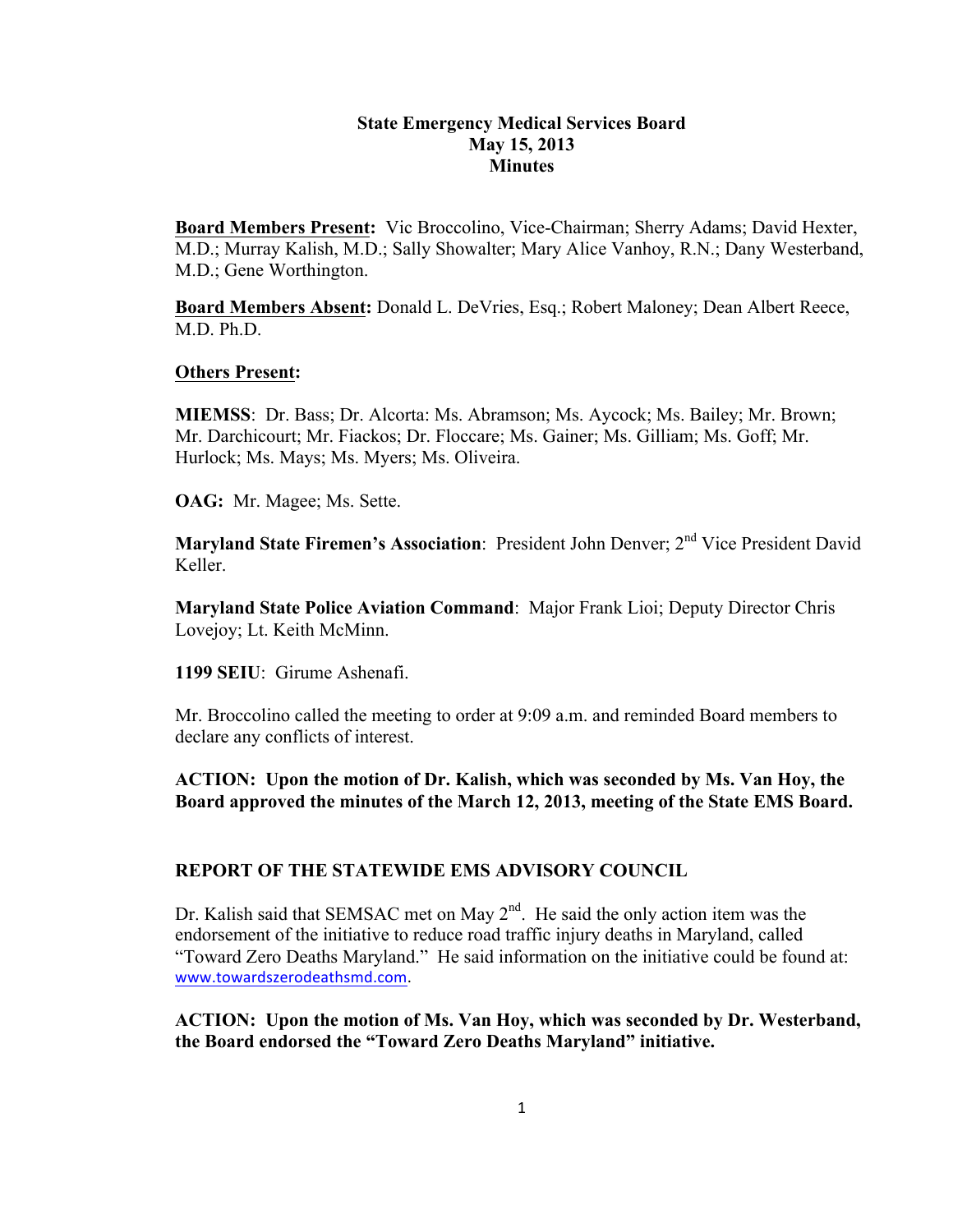#### **EXECUTIVE DIRECTOR'S REPORT**

EMS Week. Dr. Bass said that National EMS Week will be celebrated on May  $19 - 25$ . He said that MIEMSS will honor EMS providers and Maryland citizens at The Star of Life / Right Care When It Counts Awards ceremony which will be held on May  $21<sup>st</sup>$  in Annapolis.

eMEDS. Dr. Bass said that eMEDS implementation continues statewide. He said that MIEMSS is encouraging jurisdictions to apply for the CAD interface grants, which will soon expire.

Cardiac Arrest Steering Committee. Dr. Bass reported the Committee is working hard on cardiac arrest issues, including dispatch-directed CPR, high performance CPR for EMS providers and improving access to CPR and AEDs. He said that a Resuscitation Academy would be held in Howard County and would include information on using available data to improve outcomes from cardiac arrest. He said that MIEMSS was a co-sponsor for the Academy.

Legislative Session. Dr. Bass said that the recently-concluded legislative session had been very productive and had addressed the issue of the long-term solvency of the EMS Operations Fund.

## **LEGISLATIVE REPORT**

Ms. Gainer reported that the Governor's "Transportation Infrastructure Investment Act of 2013" had passed the General Assembly. The bill, which proposed an increase motor fuel taxes, also included a \$3.50 increase in the vehicle registration fee surcharge, the revenue from which is credited to the Maryland EMS Operations Fund. She said that the final version of the bill also included uncodified language indicating the intent of the General Assembly on how the surcharge increase should be used to support the statewide EMS system. She said that the items listed included the upgrade and maintenance of the MIEMSS Communication system, a salary increase for MSP pilots and maintenance technicians, hiring an additional 20 MSP pilots, purchasing high temperature tiles for MFRI and increasing MFRI field instructor salary, and an increase to the Amoss Fund and to the Shock Trauma Center. She thanked the MSFA, MSP Aviation Command, the Shock Trauma Center, and MFRI for working collaboratively to ensure passage of the bill.

Ms. Gainer also provided the Board with a written Legislative Report on the final status of various bills of interest to EMS that were considered during the 2013 Legislative Session. She thanked MIEMSS staff members for their hard work during the Session.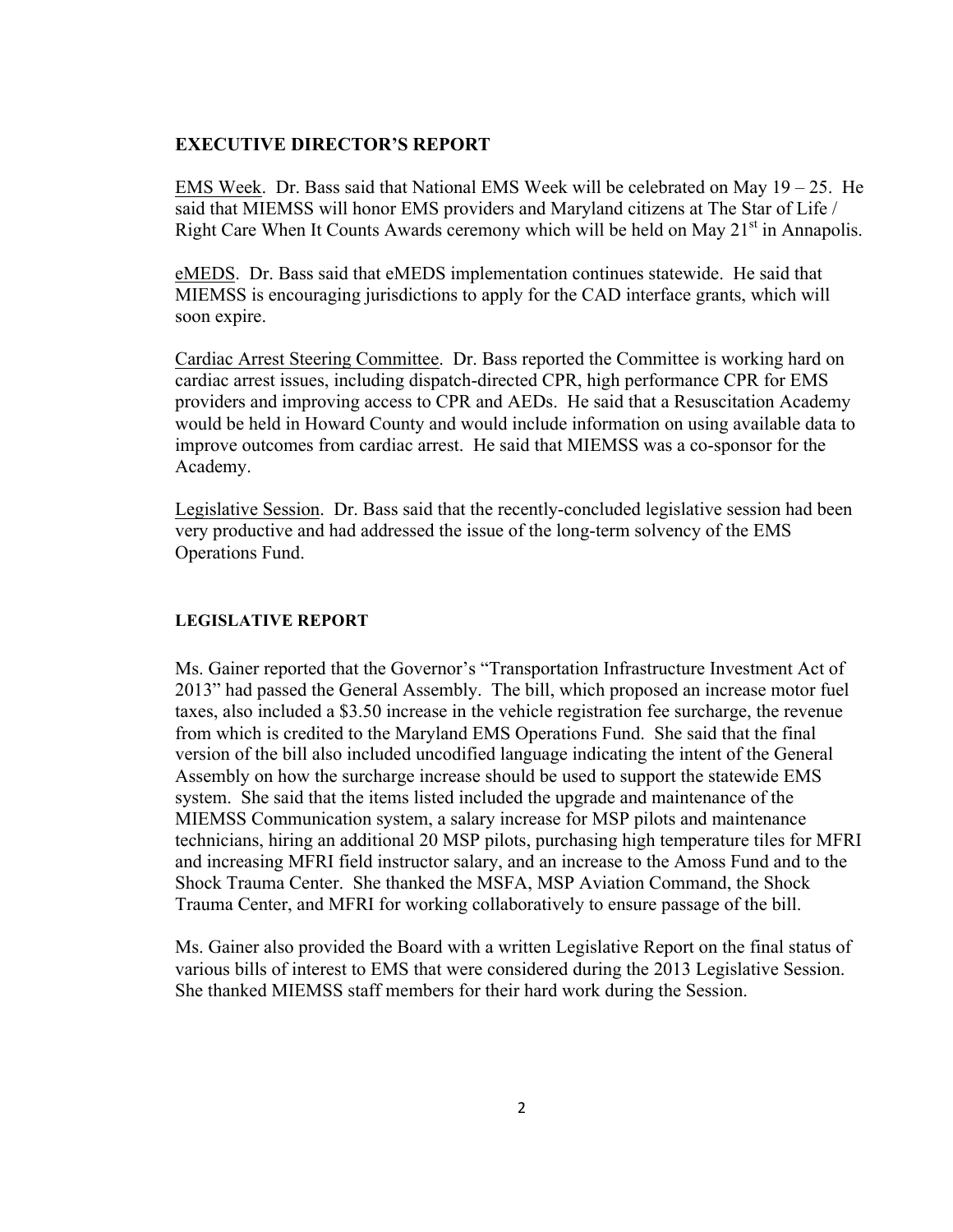#### **MSP AVIATION COMMAND UPDATE**

Major Lioi reported that seven (7) of the new AW139 helicopters have been delivered. He said he anticipates that two more helicopters will be delivered in July, with the final helicopter delivered by the end of the year. He said that MSPAC has been focused on training Instructor Pilots, vendor training for AW139 systems (e.g., communications), crew resource management training and syllabus development. He said that MSPAC had two free training slots / month with the training school at RotoSim, and that MSPAC hoped to have a training simulator by January 2015.

Major Lioi said that Trooper 3 (Frederick section) will be the first section to transition to the new aircraft. He said that the transition should begin in early June and will likely take approximately five (5) weeks to complete. He anticipates that Trooper 3 will be fully AW-139 operational by mid-July. Trooper 4 would be the next section scheduled for transition after the Trooper 3 transition is completed.

Major Lioi also reported that MSPAC will be flying the AW-139 helicopters with two pilots 24/7. He said that MSPAC had made the decision to require two pilots because of several factors. In addition to the MSPAC's initial experience in flying the new helicopters, the FAA has put a second-in-command type rating on MSPAC helicopter pilot certification for the AW-139s; the new helicopters are longer, wider, and have a busier cockpit than the current helicopters; and there is a wall separating the cockpit and the cabin, removing the option of someone in the cabin coming forward to assist in an emergency.

Major Lioi said that in order for MSPAC to accommodate this need, an additional 20 pilots will be required. He said that MSPAC is currently down 12 pilots, for a total of 32 positions to be filled. He said that pilot salaries would increase in July, but would still be below industry average. He said that the minimum level of required flight hours for new hires had historically added to hiring difficulties, but that MSPAC had implemented a new "secondin-command" program. The new program requires a second-in-command hire to have had a minimum of 1200 flight hours, as opposed to 2000; after three years and an additional 300 flight hours, the pilot could then be a pilot-in-command. If the new hire wanted to come in as pilot-in-command, however, the 2000 flight requirement would still apply. He said that this new program should help with recruiting new pilots.

Dr. Kalish asked about progress toward achieving Part 135 status. Major Lioi said that the issues that led to the work stoppage with the consultant remained unresolved, but that MDOT was working toward a resolution.

### **MARYLAND STATE FIREMEN'S ASSOCIATION REPORT**

President Denver said that the Annual MSFA Convention was fast-approaching. He said that he had enjoyed his tenure as President and thanked the EMS Board for their support. Mr. Broccolino thanked President Denver for his hard work, leadership and dedication.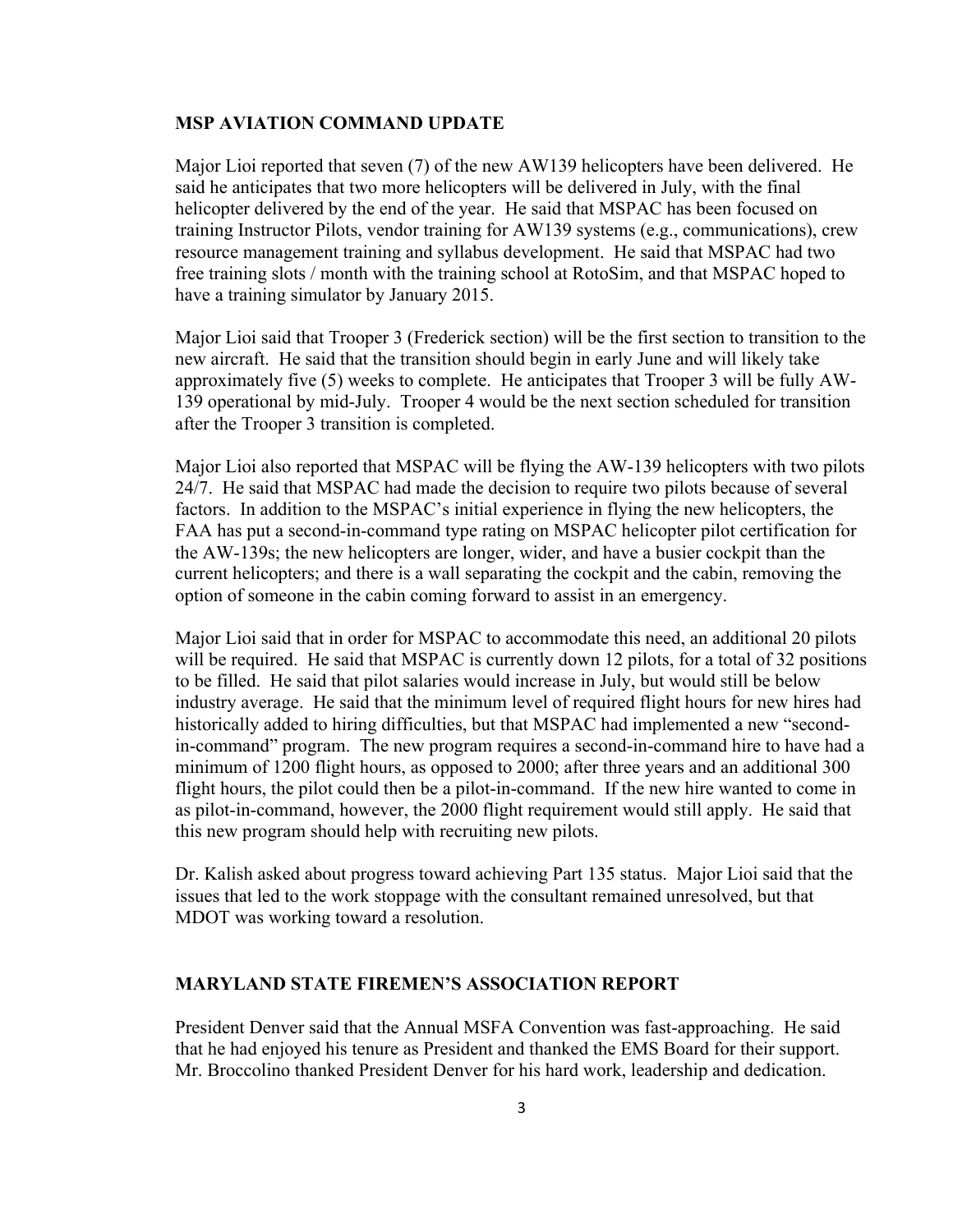## **SHOCK TRAUMA CENTER REPORT**

No report.

## **NEW BUSINESS**

Proposed COMAR Changes. Mr. Magee presented for informational two proposed changes to COMAR regulations.

- Proposed COMAR 30.03.04.04 would require all EMS Operational Programs to provide eMEDS patient care reports and set requirements for EMS documentation delivered to the receiving facility.
- Proposed COMAR30.08.15.02 would remove the prohibition that freestanding emergency medical facilities cannot be base stations.

Mr. Magee said that the proposed changes would be voted on at an upcoming Board meeting.

Hospital MOU. Ms. Myers reported that MIEMSS had entered into a Memorandum of Understanding with Nanticoke Memorial Hospital to provide pPCI to patients experiencing a ST-segment myocardial infarction (STEMI). She said that the MOU required Nanticoke, an out-of-state hospital, to meet all the requirements met by in-state STEMI centers. She said that the MOU would be particularly helpful for STEMI patients in Caroline County.

# **Upon the motion of Ms. Adams, which was seconded by Dr. Westerband, the Board approved the Memorandum of Understanding with Nanticoke Memorial Hospital.**

## **OLD BUSINESS**

None.

Mr. Broccolino announced that the Board would be adjourning to closed session, after which it would reconvene in Open Session.

## **Upon the motion of Dr. Kalish, which was seconded by Ms. Van Hoy, the Board adjourned to Closed Session.**

The purpose of the closed session was to carry out administrative functions under State Government Article §10-502 (b), to obtain legal advice from counsel under State Government Article § 10-508 (a) (7), and to discuss certain site reviews and maintain certain records and information in confidence as required by Health Occupations Article §14-506 (b) under State Government Article § 10-508 (a) (13).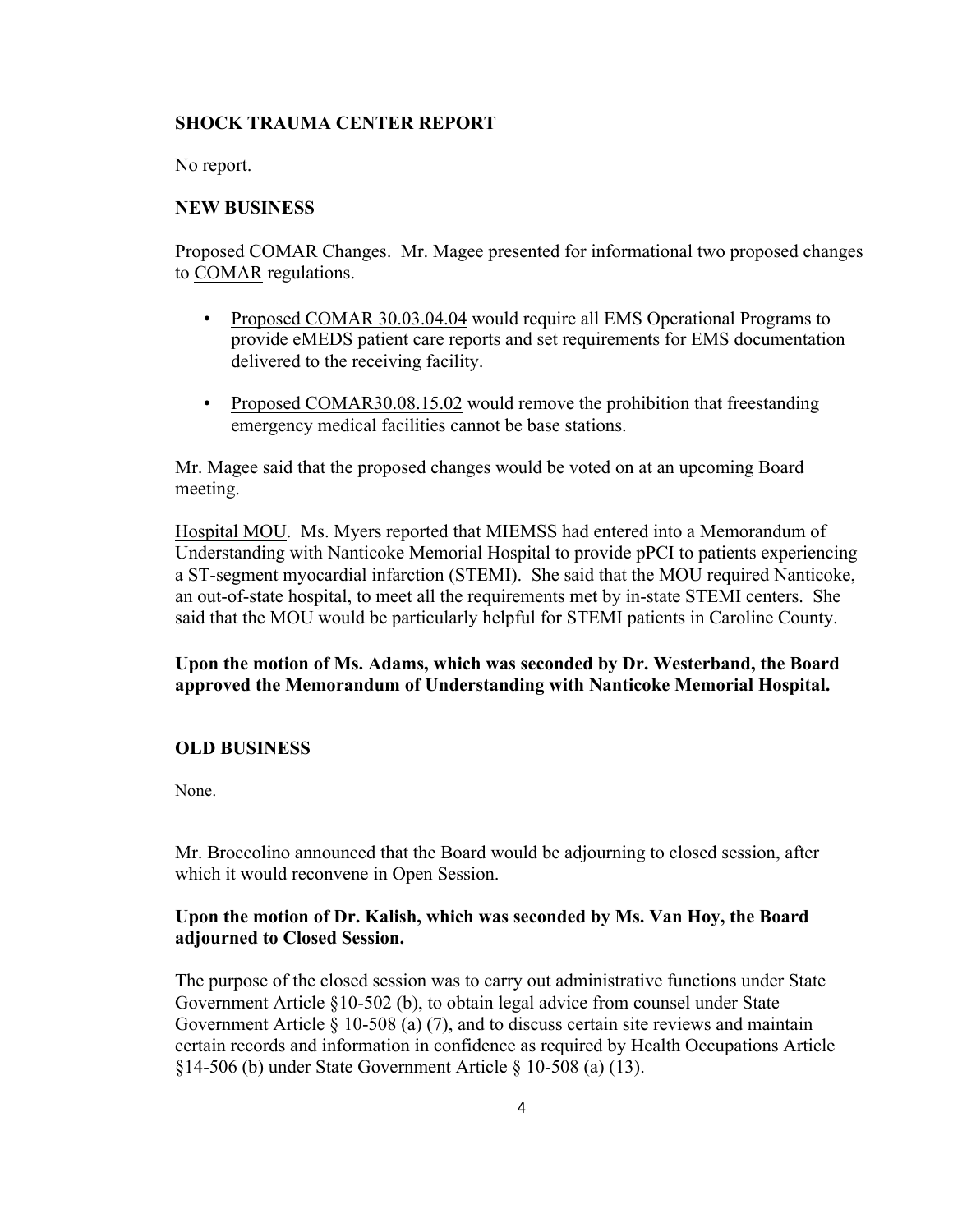The closed session was attended by:

**Board Members Present:** Vic Broccolino, Vice-Chairman; Sherry Adams; David Hexter, M.D.; Murray Kalish, M.D.; Sally Showalter; Mary Alice Vanhoy, R.N.; Dany Westerband, M.D.; Gene Worthington.

**Board Members Absent:** Donald L. DeVries, Esq.; Robert Maloney; Dean Albert Reece, M.D. Ph.D.

### **Others Present:**

**MIEMSS**: Dr. Bass; Dr. Alcorta: Ms. Abramson; Ms. Aycock; Ms. Bailey; Ms. Gainer; Ms. Myers; Ms. Oliveira.

**OAG:** Mr. Magee; Ms. Sette.

**Maryland State Police Aviation Command**: Major Frank Lioi; Deputy Director Chris Lovejoy; Lt. Keith McMinn.

The Board approved the closed session minutes from the March 12, 2013, meeting.

The Board was provided information regarding the MSPAC budget.

The Board was provided information regarding approval of educational programs.

The Board was provided information regarding designation of perinatal centers, primary stroke centers, and comprehensive stroke centers.

The Board considered nominations to fill vacancies on the Statewide EMS Advisory Council.

The Board considered provider disciplinary matters.

## **The Board reconvened in Open Session at 10:53 a.m.**

**Board Members Present:** Vic Broccolino, Vice-Chairman; Sherry Adams; David Hexter, M.D.; Murray Kalish, M.D.; Sally Showalter; Mary Alice Vanhoy, R.N.; Dany Westerband, M.D.; Gene Worthington.

**Board Members Absent:** Donald L. DeVries, Esq.; Robert Maloney; Dean Albert Reece, M.D. Ph.D.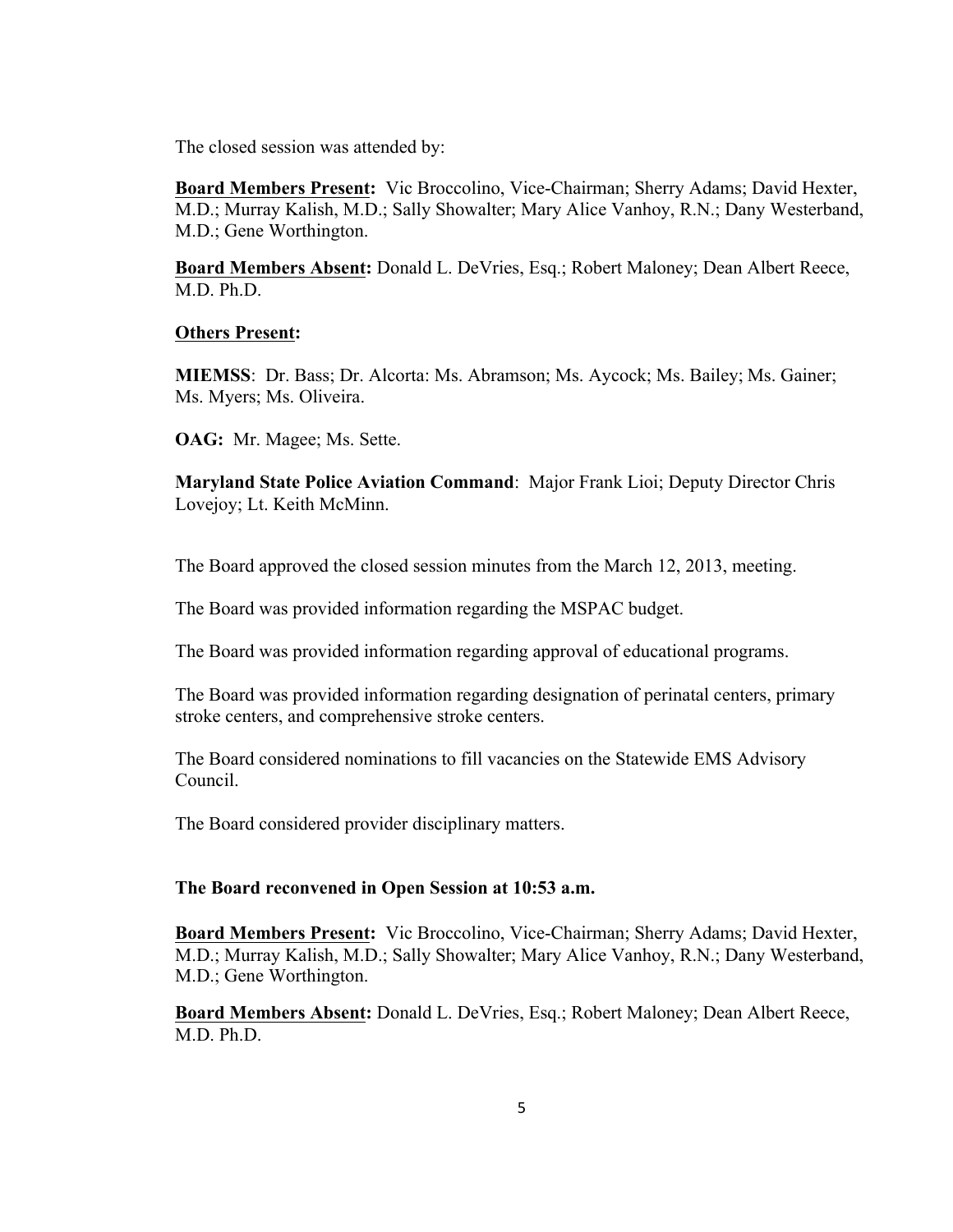## **Others Present:**

**MIEMSS**: Dr. Bass; Dr. Alcorta: Ms. Abramson; Ms. Aycock; Ms. Bailey; Ms. Gainer; Ms. Myers; Ms. Oliveira.

**OAG:** Mr. Magee; Ms. Sette.

**ACTION: Upon the motion of Dr. Hexter, which was seconded by Ms. Van Hoy, the Board approved the ALS Education Programs as follows:**

- **Community College of Baltimore County – Essex -- Advanced Life Support Education Program – for a period of five years;**
- **Wor-Wic Community College – Advanced Life Support Education Program for a period of five years; and**
- **Frederick County DFRS Advanced life Support Education Program for the remainder of a five-year period.**

Mr. Worthington called for consideration of MIEMSS Perinatal Referral Center designation determinations.

**ACTION: Upon the motion of Mr. Broccolino, which was seconded by Dr. Westerband, the Board approved the following hospitals as Level IIIB Perinatal Referral Centers for a period of five (5) years as follows:** 

- **Franklin Square Medical Center**
- **Anne Arundel Medical Center**
- **St. Agnes Hospital**

**ACTION: Upon the motion of Ms. Van Hoy, which was seconded by Dr. Hexter, the Board approved the following hospital as a Level III B Perinatal Center for a period of five (5) years, with Mr. Broccolino recusing himself from this matter:** 

• **Howard County General Hospital**

Dr. Kalish called for consideration of MIEMSS Primary Stroke Center designation determinations.

**ACTION: Upon the motion of Dr. Hexter, which was seconded by Ms. Van Hoy, the Board approved the re-designation of the following hospitals as Primary Stroke**